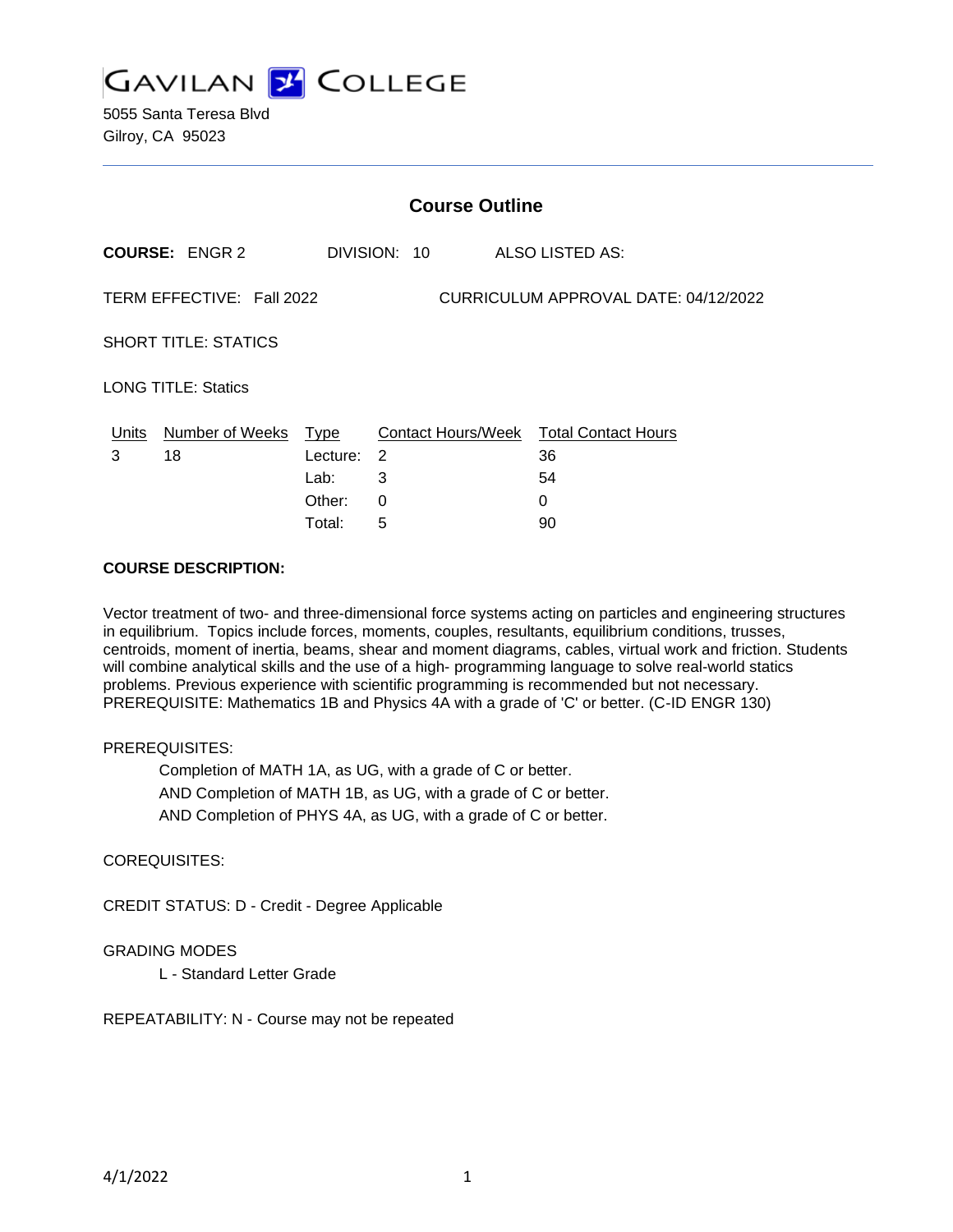SCHEDULE TYPES:

- 02 Lecture and/or discussion
- 03 Lecture/Laboratory
- 04 Laboratory/Studio/Activity
- 047 Laboratory LEH 0.7
- 05 Hybrid
- 71 Dist. Ed Internet Simultaneous
- 72 Dist. Ed Internet Delayed
- 73 Dist. Ed Internet Delayed LAB
- 737 Dist. Ed Internet LAB-LEH 0.7

## **STUDENT LEARNING OUTCOMES:**

By the end of this course, a student should:

1. Effectively communicate problem statements and solutions in a manner easily deciphered by engineers in and out of one's specific discipline.

2. Determine the forces that act on rigid bodies including external forces, weight, normal, distributed loads, friction and reactions at supports.

3. Calculate internal forces in members and create shear and bending moment diagrams for beams.

4. Perform vector analysis methods addressing forces acting on rigid bodies, trusses, frames, and machines.

5. Analyze two- and three-dimensional force systems on rigid bodies in static equilibrium.

### **COURSE OBJECTIVES:**

By the end of this course, a student should:

1. Identify and apply the principles of Minimal Potential Energy and Virtual Work to the solution of quantitative problems.

- 2. Identify and apply the principles of frictional forces to the solution of quantitative problems.
- 3. Identify and apply the principles of beam theory to the solution of quantitative problems.
- 4. Identify the differences between trusses and frames/machines.
- 5. Apply the method of sections and the method of joints to solve for the equilibrium state of a truss.

6. Identify and apply the principles of centroids and moment of inertia to the solution of quantitative problems.

7. Identify and apply the principles of forces, moments and couples to the solution of quantitative problems.

8. Formulate and solve engineering problems.

9. Communicate legible problem solutions to be understood by engineers in and out of their specific discipline.

10. Determine the forces that act on rigid bodies including external forces, weight, normal, distributed loads, friction and reactions at supports.

- 11. Calculate internal forces in members and create shear and bending moment diagrams for beams
- 12. Analyze two- and three-dimensional force systems on rigid bodies in static equilibrium.

13. Perform vector analysis methods addressing forces acting on rigid bodies, trusses, frames, and machines.

14. Determine the force reactions at the supports of trusses and compute the forces in truss-members;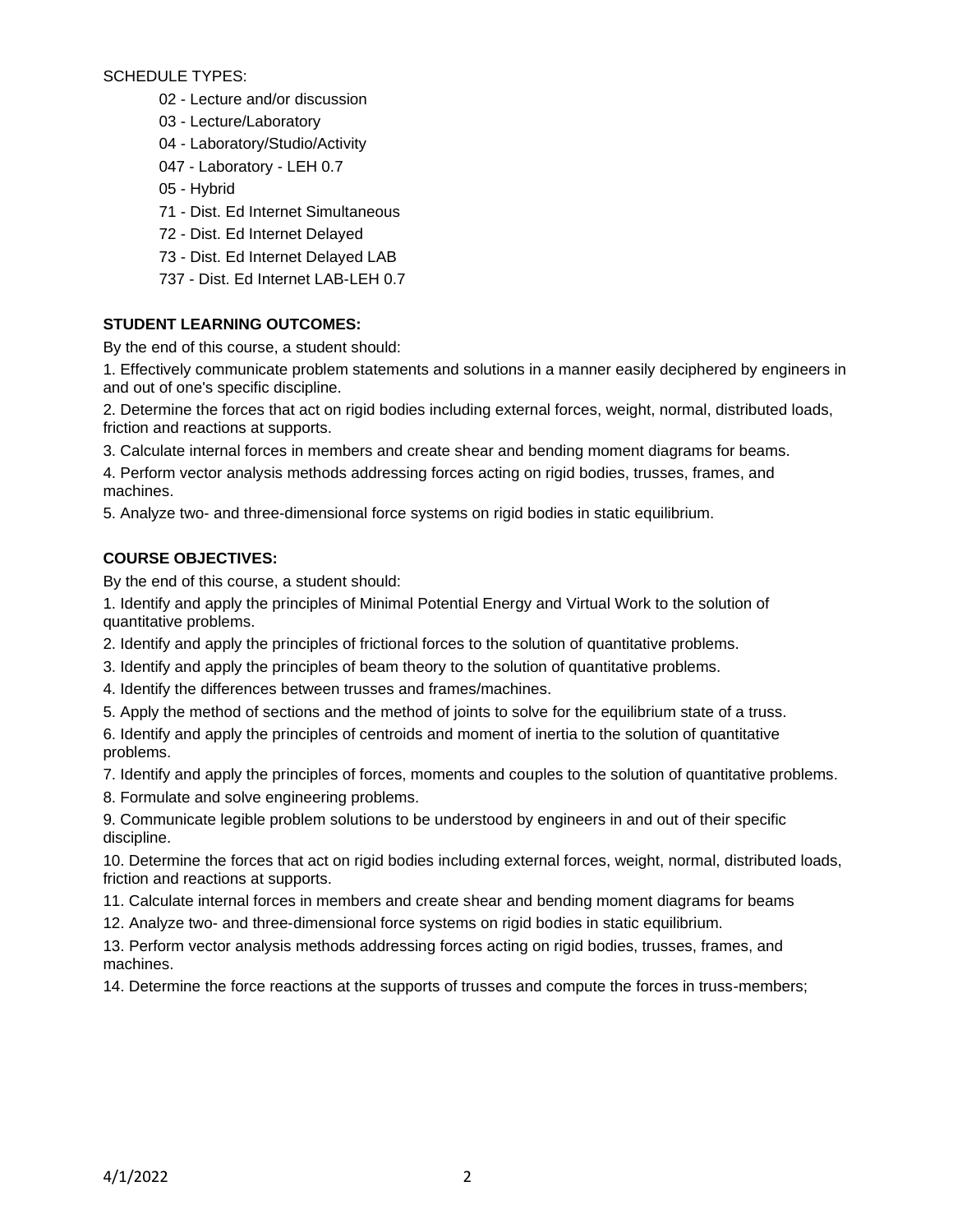## **CONTENT, STUDENT PERFORMANCE OBJECTIVES, OUT-OF-CLASS ASSIGNMENTS**

Curriculum Approval Date: 04/12/2022 **LECTURE CONTENT:** 2 HOURS 1. Vector mathematical operations addition, subtraction, negation dot-product, cross-product mixed triple product 2 HOURS 2. The Principle of static equilibrium:  $?F = 0$ Newton's Law's of Motion decomposition of force vectors into Cartesian components unit vectors 4 HOURS 3. Statics of particles in two or three dimensions space (dimensional) diagram free body diagrams internal vs. external forces 4 HOURS 4. Equivalent system of forces moment of a force about a point or axis moment of a force-couple equivalent force systems: forces only, moments and forces varignon's theorem 4 HOURS 5. Statics of rigid bodies constructing free-body diagrams line-of-action and the principle of transmissibility equilibrium of two-force and three-force bodies force reactions at supports and connections in two and three dimensions determinate and indeterminate reaction systems support-reaction types ball rough surface roller ball-and-socket universal joint fixed support hinge and bearing pin and bracket 2 HOURS 6. Distributed forces: centroids and centers of gravity first moment of areas and lines theorem of Pappus-Guldinus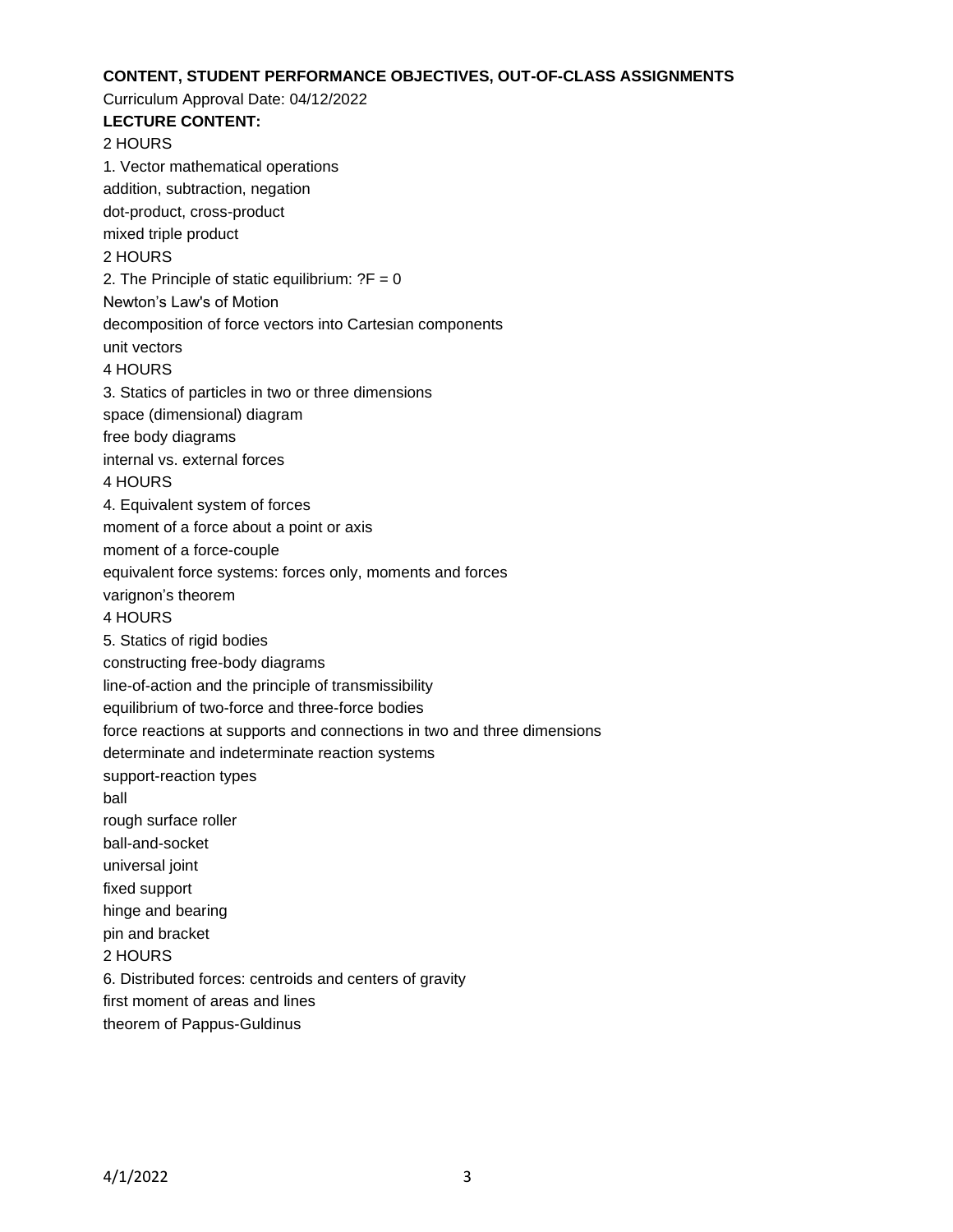## 2 HOURS

7. Forces on Submerged Surfaces hydrodstatic-pressure versus fluid-depth free body diagrams for submerged bodies center of pressure location using the first moment of areas resultant of hydrostatic forces 4 HOURS 8. Analysis of structures trusses: forces in members method of joints: method of sections frames and machines: transmission and transformation of forces 2 HOURS 9. Forces in beams and cables shear and bending-moment diagrams for point-loaded and distributed-loaded beams cables with concentrated and distributed force-loads 2 HOURS 10. Friction laws of dry friction coefficient of sliding and static friction angle of friction friction forces:  $F = ?N$ free-body diagrams that include friction forces belt friction forces and the angle of wrap 2 HOURS 11. Moments of Inertia second moment radius of gyration product of inertia parallel-axis theorem moments of inertia for composite areas/masses 4 HOURS 12. Energy Methods Principle of Minimal Potential Energy Virtual Work. 2 Hours CONTENT: Final Exam Total 36 hours.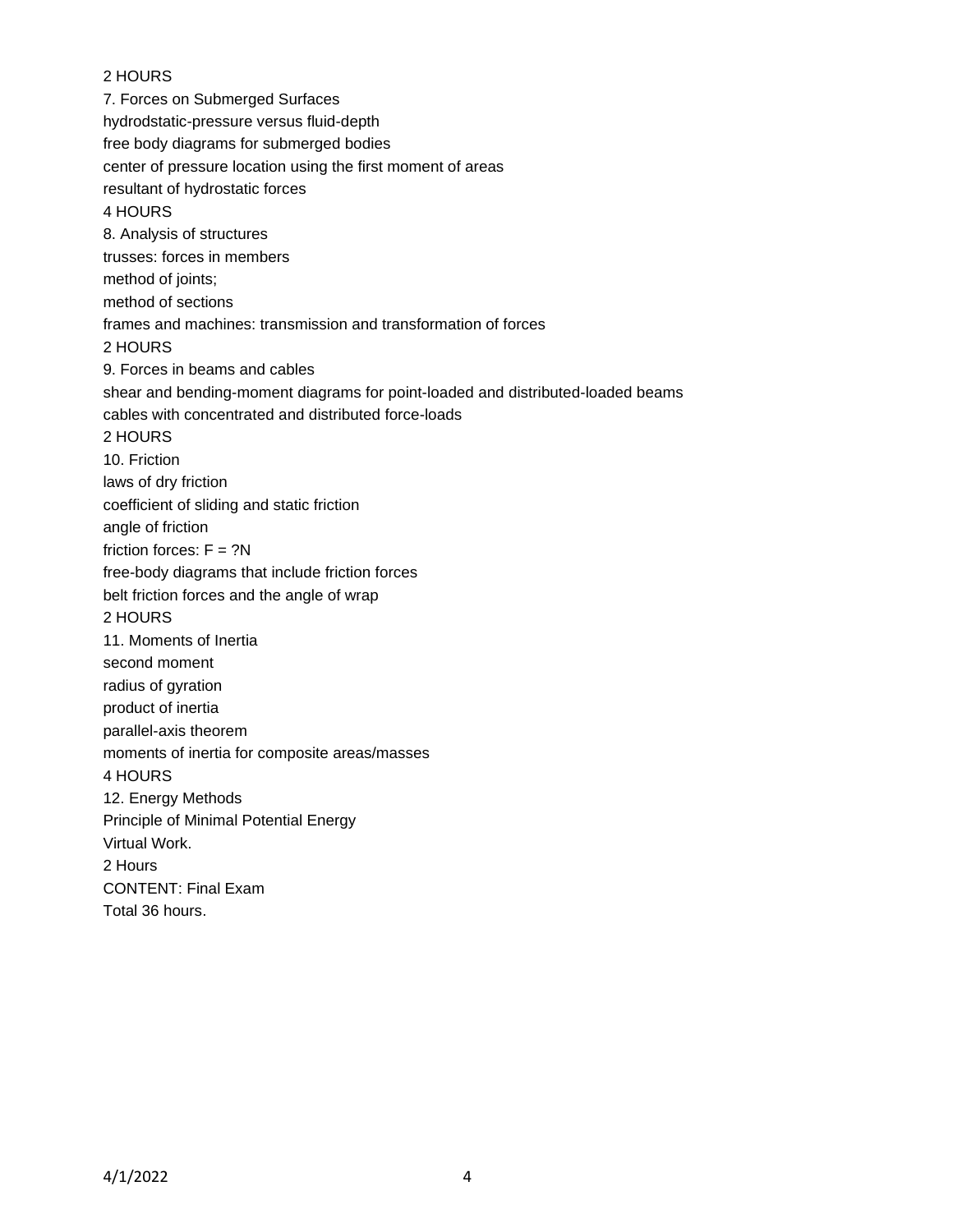# **LAB CONTENT:**

During Lab hours we will follow the same topics covered in lecture but with the objective of combining problem-solving activities with programming activities. We will use as a lab manual the book: Solving Statics Problems in MATLAB to accompany Engineering Mechanics Statics by Meriam, Kraige and Halper. 3 HOURS

1. LAB: Using programming tools for vector mathematical operations.

addition, subtraction, negation

dot-product, cross-product

mixed triple product

3 HOURS

2. LAB: Using programming tools to solve problems involving the principle of static equilibrium:  $?F = 0$ 

Newton?s Law's of Motion

decomposition of force vectors into Cartesian components

unit vectors

6 HOURS

3. LAB: Using programming tools to solve problems involving statics of particles in two or three dimensions space (dimensional) diagram

free body diagrams

internal vs. external forces

6 HOURS

4. LAB: Using programming tools to solve problems involving equivalent system of forces

moment of a force about a point or axis

moment of a force-couple

equivalent force systems: forces only, moments and forces

varignon?s theorem

6 HOURS

5. LAB: Using programming tools to solve problems involving statics of rigid bodies

constructing free-body diagrams

line-of-action and the principle of transmissibility

equilibrium of two-force and three-force bodies

force reactions at supports and connections in two and three dimensions

determinate and indeterminate reaction systems

support-reaction types

ball

rough surface roller

ball-and-socket

universal joint

fixed support

hinge and bearing

pin and bracket

3 HOURS

6. LAB: Using programming tools to solve problems involving distributed forces - centroids and centers of gravity

first moment of areas and lines

theorem of Pappus-Guldinus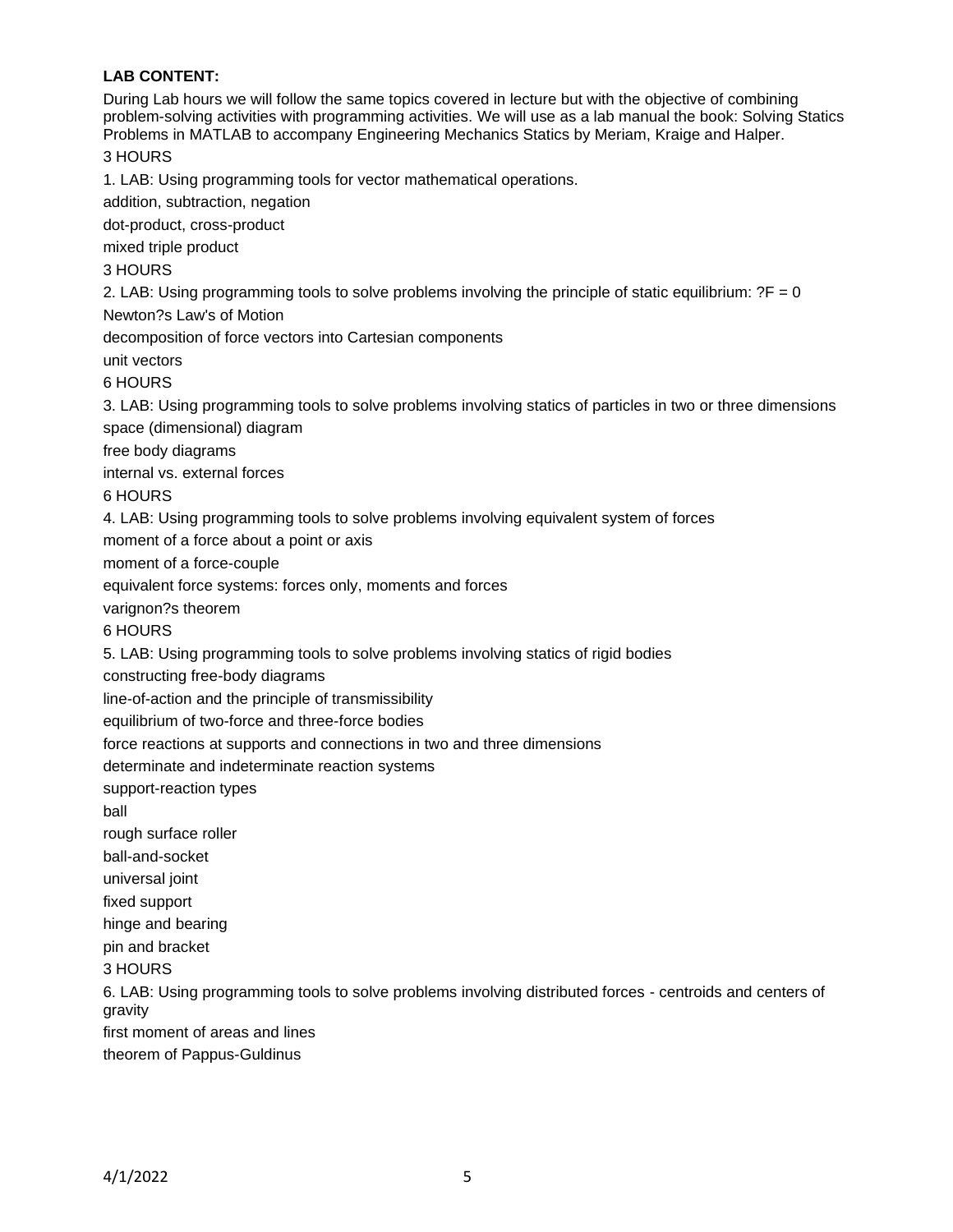# 3 HOURS

7. LAB: Using programming tools to solve problems involving forces on Submerged Surfaces hydrodstatic-pressure versus fluid-depth free body diagrams for submerged bodies center of pressure location using the first moment of areas resultant of hydrostatic forces 3 HOURS 8. LAB: Using programming tools to solve problems involving analysis of structures trusses: forces in members method of joints: method of sections frames and machines: transmission and transformation of forces 3 HOURS 9. LAB: Using programming tools to solve problems involving forces in beams and cables shear and bending-moment diagrams for point-loaded and distributed-loaded beams cables with concentrated and distributed force-loads 3 HOURS 10. LAB: Using programming tools to solve problems involving friction laws of dry friction coefficient of sliding and static friction angle of friction friction forces:  $F = ?N$ free-body diagrams that include friction forces belt friction forces and the angle of wrap 3 HOURS 11. LAB: Using programming tools to solve problems involving Moments of Inertia second moment radius of gyration product of inertia parallel-axis theorem moments of inertia for composite areas/masses 6 HOURS 12. LAB: Using programming tools to solve problems involving the Principle of Minimal Potential Energy and Virtual Work. 6 HOURS

13. LAB: Design and build a truss using CAD software and programming tools Total 54 hours.

### **METHODS OF INSTRUCTION:**

Instruction is by lecture, lab/discussion, demonstrations and/or illustration. Students are required to present problem solutions to their classmates. Students are required to do projects and activities using a high-level programming language such as Matlab or Octave. Students are also required to complete a Bridge (Truss) design Project and fabricate a wooden dowel bridge.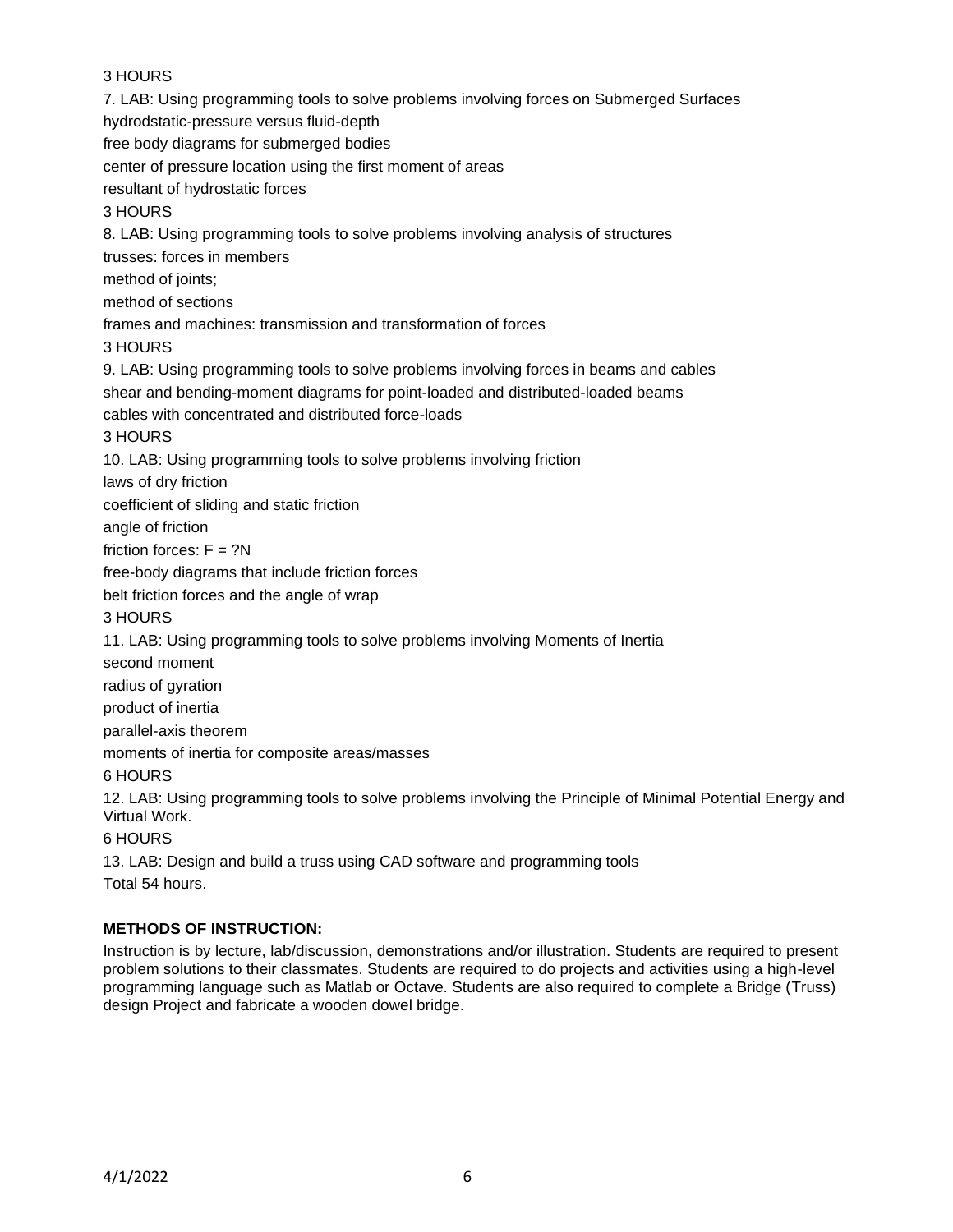## **OUT OF CLASS ASSIGNMENTS:**

Required Outside Hours 8

Assignment Description

A one time project that requires students to analyze and study pertinent text material, solved examples and lecture notes. In addition students will have to use computer software to build a truss.

Project: Truss Analysis using Matlab/Octave

Required Outside Hours 64

Assignment Description

Regularly assigned homework that requires students to apply the principles and skills covered in class by solving related problems.

### **METHODS OF EVALUATION:**

Skill demonstrations Evaluation Percent 20

Evaluation Description

Students will demonstrate the ability to use scientific computing and programming skills to solve static problems during lab/discussion hours.

Problem-solving assignments Evaluation Percent 30 Evaluation Description Homework Problems

Objective examinations Evaluation Percent 50 Evaluation Description Performance Exams

### **REPRESENTATIVE TEXTBOOKS:**

Engineering Mechanics: Statics (15th Edition), Russell C. Hibbeler, Prentice Hall (Pearson), 2022. ISBN: ISBN 13: 9780134798585 Rationale: The 14th Editions is the latest version of the book. Reading level of text, Grade: 13 Grade Verified by: Verified by: DA using MS Word

Textbook to Supplement Lab Activities: Venkataraman, Panchapakesan, "Essential Mechanics - Statics and Strength of Materials with MATLAB and Octave" (2020). Open Access Books by RIT Staff and Faculty. 3. https://scholarworks.rit.edu/ritbooks/3

### **RECOMMENDED MATERIALS:**

Lab Manual: Solving Statics Problems in MATLAB to accompany Engineering Mechanics Statics 6e (Wiley, 2006) by James L. Meriam, L. G. Kraige, Brian D. Harper